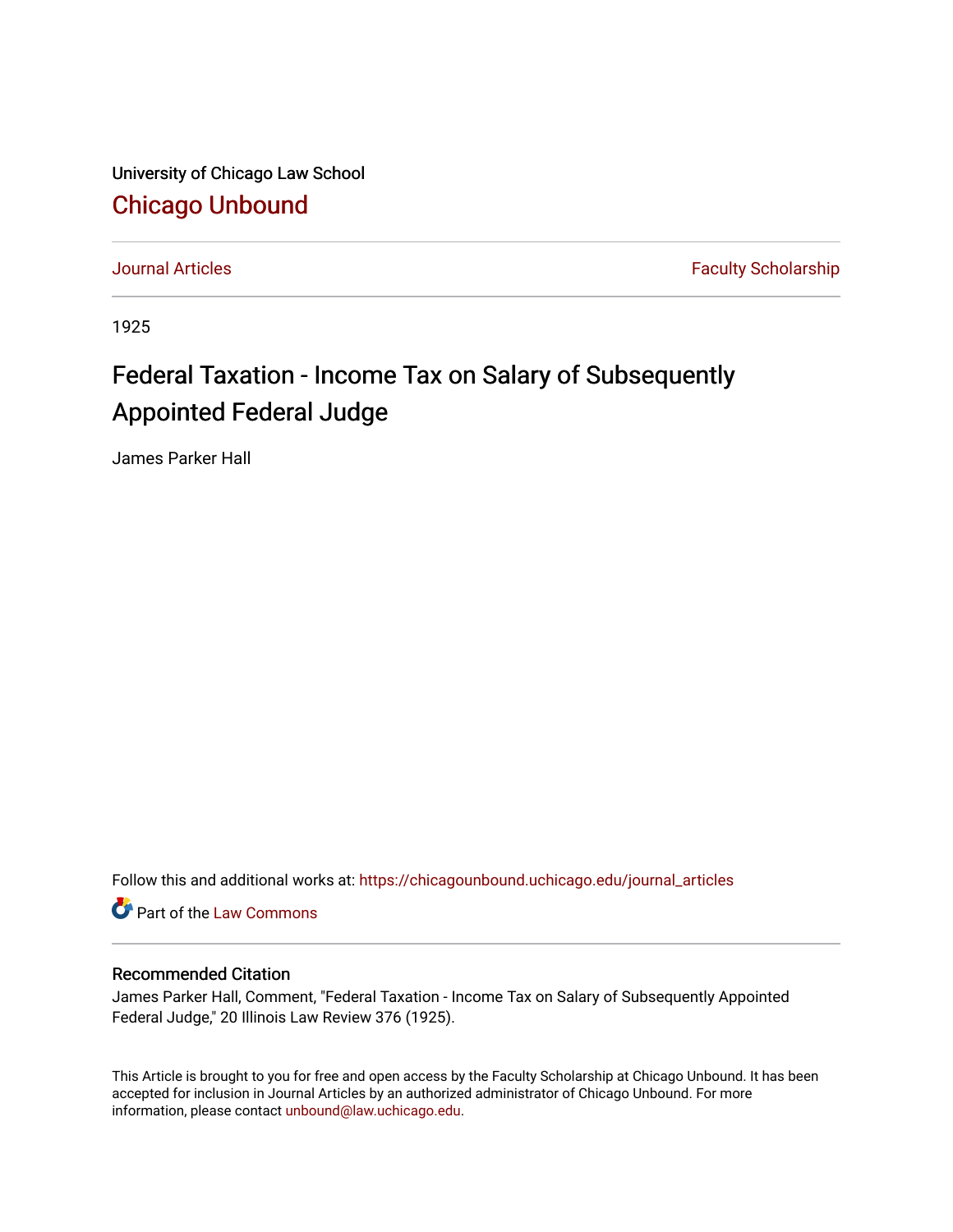In the particular case of injuries to patients in hospitals, an interesting distinction has been drawn between the torts of servants and the torts of staff physicians, surgeons and nurses; it being held, without reliance upon the "waiver" theory, that for the negligence or mistake of carefully selected members of the professional staff the hospital is not responsible. This upon the ground that the hospital undertakes "not to heal or attempt to heal through the agency of others, but merely to supply others who will heal or attempt to heal on their own responsibility."<sup>14</sup>

It is this last rule which the New York Court of Appeals, in *Hamburger v. Cornell University,14* has now extended to the case of injuries resulting from the negligence of university professors. A student had been injured by an explosion in a laboratory, which, it was claimed, resulted from the negligence of a member of the teaching staff. The court held that 'the university was not liable for such negligence, and Judge Cardozo, in the course of his opinion, said: "The governing body of a university makes no attempt to control its professors and instructors as if they were its servants. By practice and tradition, the members of its faculty are masters, and not servants, in the conduct of the class room. They have the independence of a company of scholars."

The analogy between the hospital surgeon and the university professor is compelling, and in the light of the hospital cases the decision must be approved. Incidently, it may be said that university professors will appreciate the recognition, in such unequivocal terms and by such an enlightened jurist, of their independent status. The present writer is inclined to believe that both justice and sound policy would be served if the immunity of charitable institutions were at least restricted to this comparatively small class of cases. In his judgment the opinion in the Colorado case, adopting for that jurisdiction the rule of complete immunity, is to be regretted.

FREDERIC C. WOODWARD.

CONSTITUTIONAL LAW--FEDERAL TAXATION-INcomE TAX ON SALARY OF SUBSEQUENTLY APPOINTED FEDERAL JUDGE.-- [United States] On February 24, 1919, the federal Revenue Act of 1918 was approved.' Section 213 purported to include as "gross income" (from which, after certain deductions and credits, "net income" was to be computed and taxed) the compensation of all officers and em ployees of. the United States, expressly including the president and all judges of all courts of the United States. On February 25, 1919, an act<sup>2</sup> fixed the salaries of the judges of the federal Court of Claims at \$7500 a year, and, on September 1, 1919, **S.** J. Graham assumed the duties of a judge of this court. Being required to include this salary as "gross income" under the Revenue Act of 1918 and to

**13.** *Hillyer v. Governors of St. BartholoneWs Hospital* [19091 2 K. B. 820; *Schloendorff v. New York Hospital* (1914) 211 N. Y. 125, 105 N. E.<br>92; *Basabo v. The Salvation Army* (1912) 35 R. I. 22, 85 Atl. 120.<br>14. (1925) 240 N. Y. 328, 148 N. E. 539.

**<sup>1.</sup>** 40 U. S. St. L. 1057, c. 18. 2. 40 **U.** S. St. L. 1156, 1157, c. 29.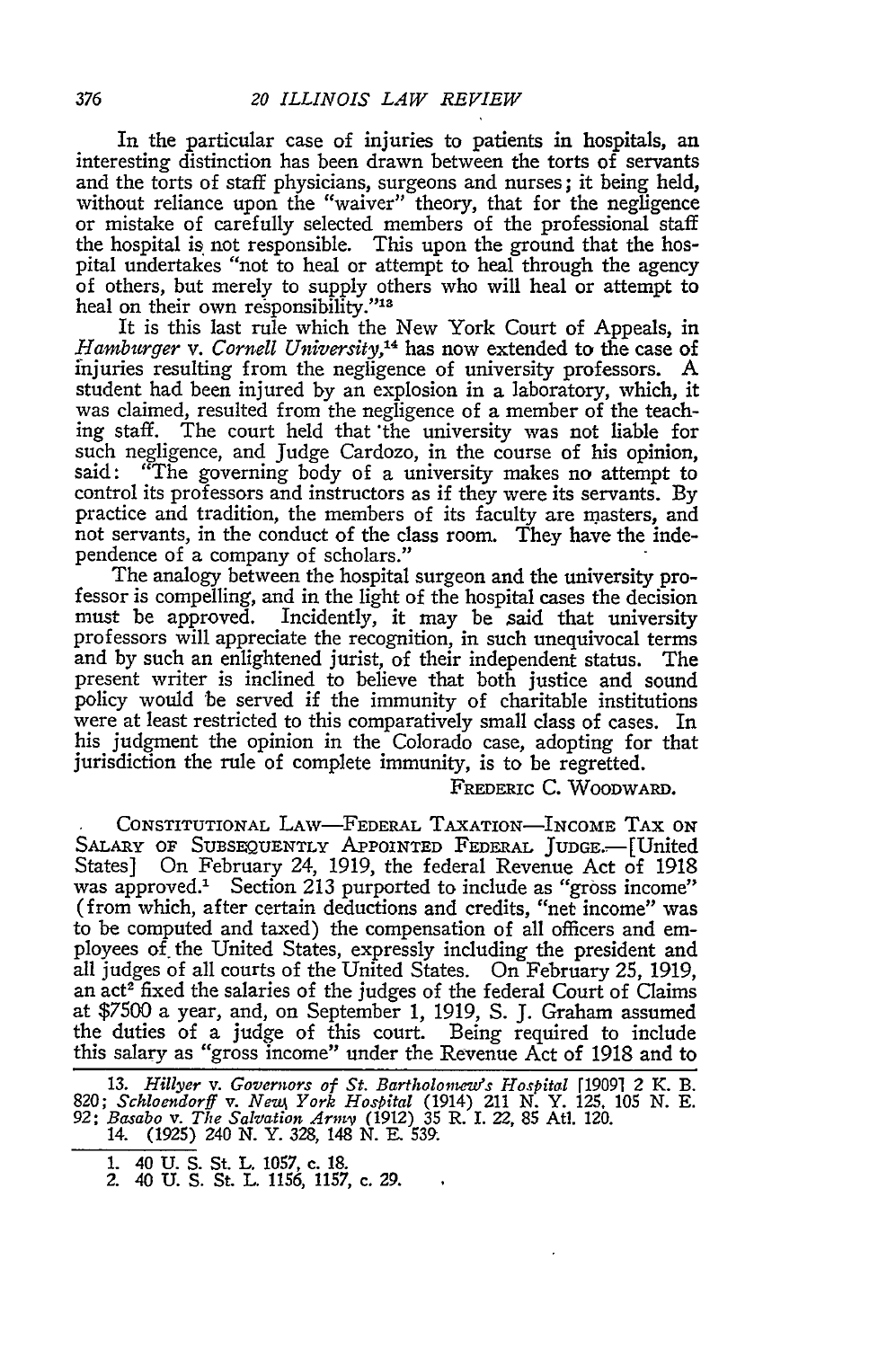pay a tax thereon, Graham sued the collector of his district to recover back the tax so paid. The federal district court gave judgment for him,<sup>3</sup> and this was affirmed by the Supreme Court in the decision here discussed.4

The District Court put its decision upon the perfectly tenable (even though debatable) ground that, it having been held in *Evans v. Gore* that the Act of 1918 could not constitutionally apply to *existing* salaries of federal judges, it did not appear that Congress would have desired to tax the salaries of the small minority of subsequently appointed judges if the great majority of existing ones were immune. The Supreme Court, however, in its opinion by Mr. Justice McReynolds (Brandeis, J., dissenting) went wholly upon the ground that the Constitution protected the salaries of subsequently appointed judges from diminution by a taxing act equally with those of existing judges. It was granted that Congress might provide, in fixing the salaries of future judges, for the deduction of a definite percentage (whether called a tax or not), so long as in the result it was definitely declared what sum each judge should receive; but, once this was declared, it could not be diminished by a taxing act, even a prior one (provided, of course, that the prior taxing act itself did not definitely fix the deduction from the future judges' salaries). The Act of 1918, though prior to the appointment of Judge Graham, did not and could not (under its terms) definitely fix his salary or the deductions from it, as it merely required him to return it as part of his "gross income," from which deductions and credits were to be allowed, not definite in amount but varying widely from year to year according to circumstances, so that the ultimate diminution of his salary by the tax on net income was not at all made definite by the terms of the Act of 1918. The only act definitely fixing Judge Graham's salary, then, was the one of February 25, 1919, and the amount so fixed (\$7500) could not be diminished by the application of the Act of 1918.

Of this decision it may be said: (1) *Evans v. Gore* is a case of doubtful correctness. It is hard to believe that a general income tax, falling alike upon all salaries subject to federal taxation, could, as applied to a federal judge, be the kind of diminution of compensation aimed at by the constitutional prohibition, or by any possibility be a means of threatening the independence of the judiciary, as a discriminatory tax might be. A decision so dubious ought not to be readily extended to distinguishable cases.

(2) The principal case is distinguishable from *Evans v. Gore,* for, while the argument of the court that a prior tax is as bad as a subsequent one (if it does not fix a definite non-diminishable compensation) would have weight if either tax could possibly be used as a hostile weapon against the judiciary, it has little weight in the absence of such a possibility. A prior tax differs from a subsequent one in that the judge appointed after its passage knows that his salary is meant to be taxed by it, and knows the formula that will be used

*<sup>3.</sup> Graham v. Miles* (1922 Dist. Md.) 284 Fed. 878.

*<sup>4.</sup> Miles v. Graham* **(1925)** 45 **S. Ct.** 601.